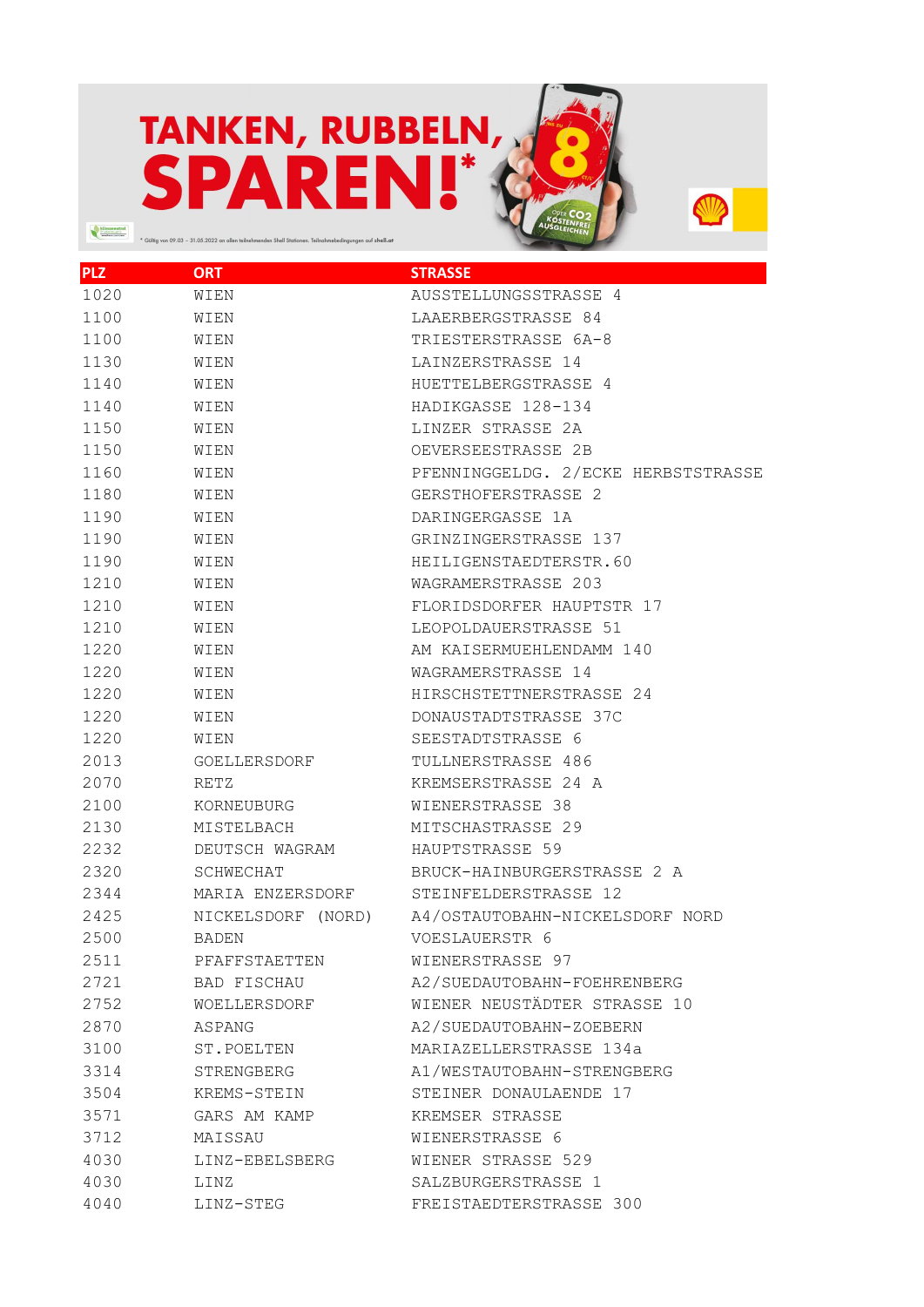| 4052 | ANSFELDEN                           | A1/WESTAUTOBAHN-ANSFELDEN SUED |
|------|-------------------------------------|--------------------------------|
| 4053 | HAID B.ANSFELDEN                    | SALZBURGERSTRASSE 2            |
| 4063 | HOERSCHING-NEUBAU LINZERSTRASSE 25  |                                |
| 4470 | ENNS                                | FORSTBERGSTRASSE 18            |
| 4540 | BAD HALL                            | ING.-PESENDORFER STRASSE 1 B   |
| 4550 | KREMSMUENSTER                       | FUXJAEGERSTRASSE 2             |
| 4553 | SCHLIERBACH                         | PYHRNSTRASSE 8                 |
| 4644 | SCHARNSTEIN                         | HAUPTSTRASSE 29                |
| 4662 | STEYRERMUEHL                        | HAUPTSTRASSE 51                |
| 4690 | SCHWANENSTADT                       | GMUNDNERSTRASSE 21             |
| 4774 | ST. MARIENKIRCHEN ANDIESEN 8        |                                |
| 4820 | BAD ISCHL                           | SALZBURGERSTRASSE 52           |
| 4845 | RUTZENMOOS                          | AM MOOSGRABEN 3                |
| 4975 | SUBEN                               | ETZELSHOFEN 125                |
| 5020 | SALZBURG                            | ST.JULIEN-STRASSE 33A          |
| 5020 | SALZBURG                            | ALPENSTRASSE 2                 |
| 5020 | SALZBURG                            | IGNAZ-HARRERSTRASSE 94         |
| 5020 | SALZBURG                            | INNSBRUCKER BUNDESSTR 96       |
| 5020 | SALZBURG                            | VOGELWEIDERSTRASSE 108         |
| 5071 | WALS/SALZBURG (SUED) ZOLLSTRASSE 4  |                                |
| 5071 | WALS/SALZBURG (NORD) GRENZWALDWEG 1 |                                |
| 5071 | WALS/SALZBURG (SUED) ZOLLSTRASSE 2  |                                |
| 5081 | ANIF B.SALZBURG ALPENSTRASSE 2      |                                |
| 5090 | LOFER                               | Nr 210                         |
| 5310 | MONDSEE                             | THALGAUSTRASSE 1               |
| 5322 | HOF B.SALZBURG                      | WOLFGANGSEESTRASSE 31          |
| 5411 | OBERALM                             | HALLEINER LANDESSTRASSE 12     |
| 5431 | KUCHL                               | MOOS 66                        |
| 5531 | EBEN (NORD)                         | A10/TAUERNAUTOBAHN-EBEN NORD   |
| 5531 | EBEN (SUED)                         | A10/TAUERNAUTOBAHN-EBEN SUED   |
| 5580 | TAMSWEG                             | ZINSGASSE 20                   |
| 5640 | BADGASTEIN                          | KAISER-FRANZ-JOSEFSTRASSE 45   |
| 5760 | SAALFELDEN                          | LOFERER STRASSE 76             |
| 6020 | INNSBRUCK                           | AMRASERSTRASSE 52              |
| 6020 | INNSBRUCK                           | AMRASERSEE-STRASSE 56          |
| 6020 | INNSBRUCK                           | KRANEBITTER ALLEE 14           |
| 6020 | INNSBRUCK                           | BRENNER STRASSE 4              |
| 6100 | SEEFELD                             | INNSBRUCKER STRASSE 272        |
| 6112 | WATTENS                             | BAHNHOFSTRASSE 55              |
| 6141 | SCHOENBERG                          | A13-AUTOBAHN-EUROPABRUECKE     |
| 6141 | SCHOENBERG                          | A13/BRENNERAUTOBAHN            |
| 6156 | GRIES                               | BRENNERSTRASSE 245             |
| 6200 | JENBACH                             | ACHENSEE-STRASSE 2             |
| 6284 | RAMSAU/ZILLERTAL                    | TALSTRASSE 61                  |
| 6322 | KIRCHBICHL/TIROL                    | LOFERER STRASSE 5              |
| 6365 | KIRCHBERG                           | KITZBUEHLSTRASSE 73            |
| 6370 | KITZBUEHEL                          | AM SPORTFELD 4                 |
| 6408 | PETTNAU                             | DR.OTTO-KEIMEL-WEG 11          |
| 6410 | TELFS                               | <b>ANTON AUER-STRASSE 15</b>   |
| 6433 | OETZ                                | HAUPTSTRASSE 26                |
| 6580 | ST. ANTON                           | DORFSTRASSE 136                |